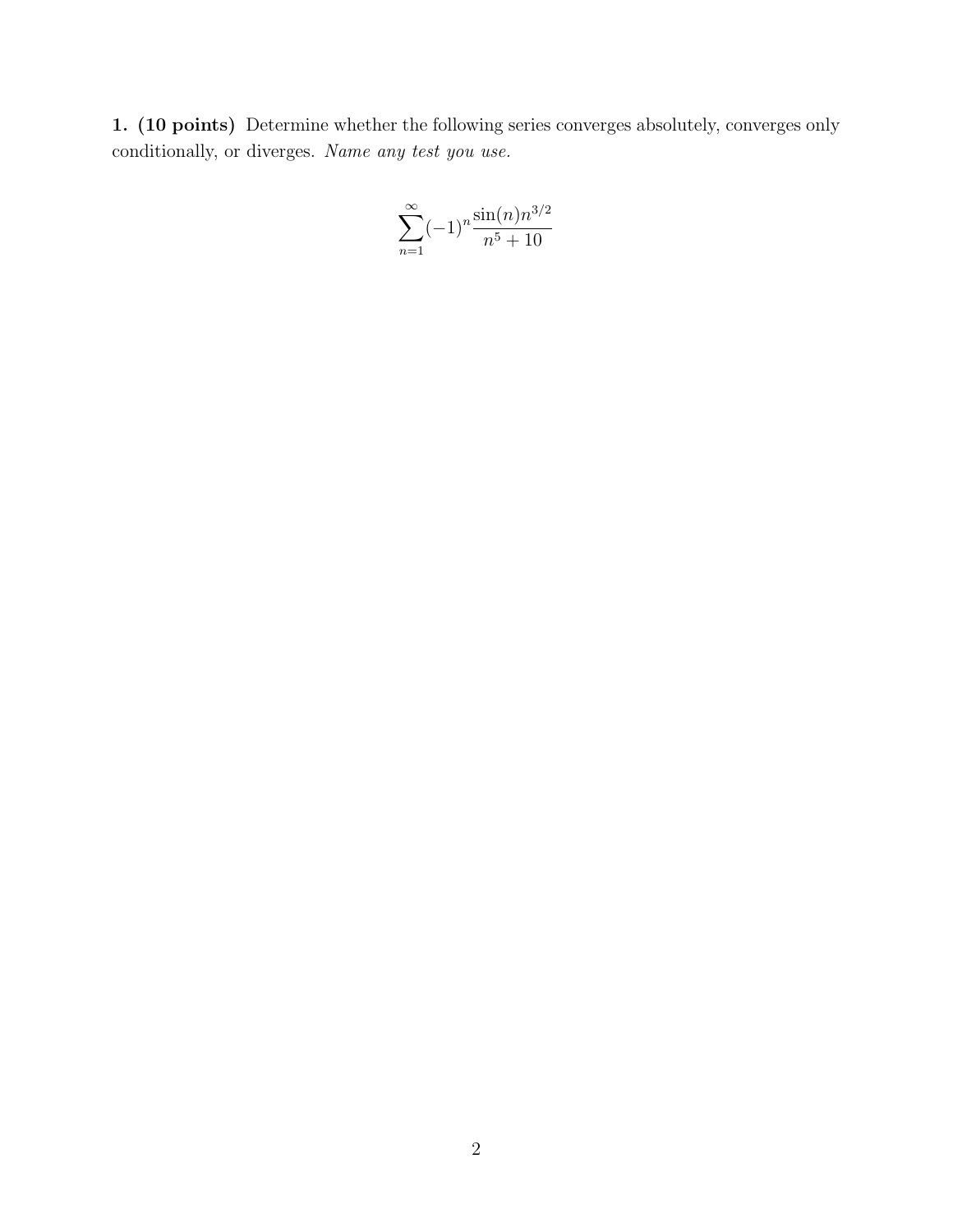2. (10 points) Determine whether the following series converges absolutely, converges only conditionally, or diverges. Name any test you use.

$$
\sum_{n=1}^{\infty} (-1)^n \left(\frac{n}{n+1}\right)^{n^2}
$$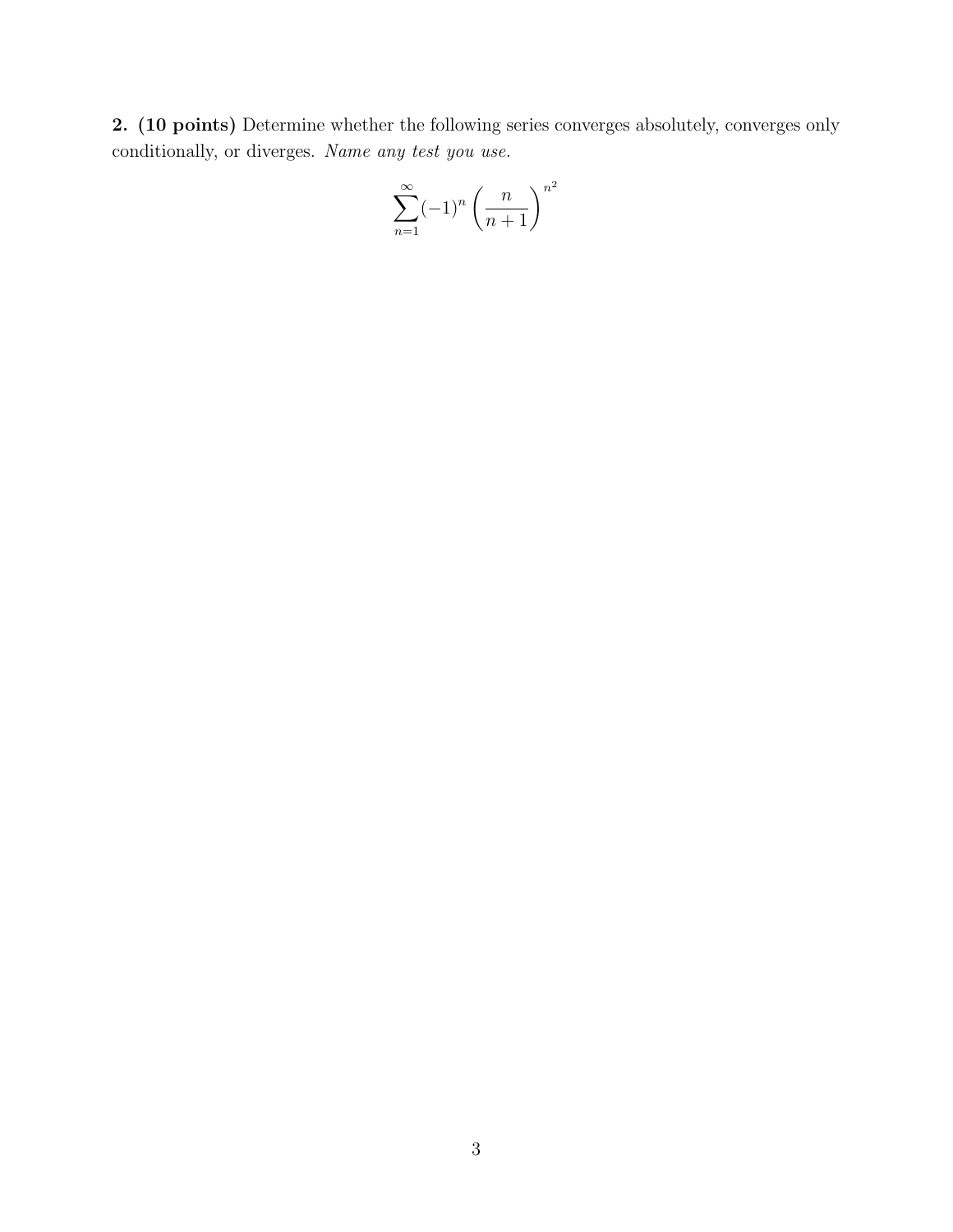3. (20 points) Find the radius and interval of convergence of the following power series.

 $(a)$ 

$$
\sum_{n=1}^{\infty} \frac{(-5)^n (x-3)^n}{n4^n}.
$$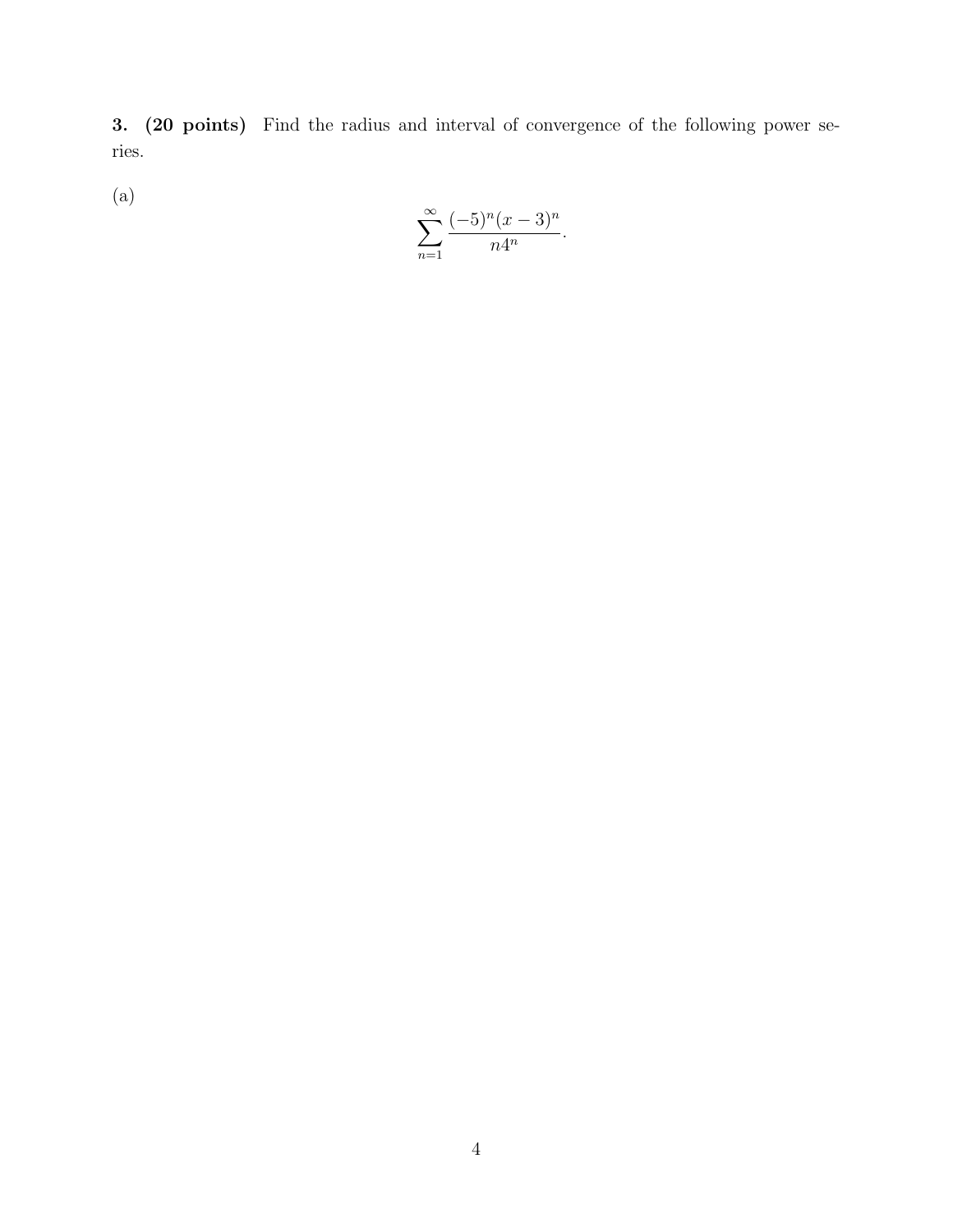- 4. (20 points) Consider the function  $f(x) = \cos(3x)$ .
- (a) Find a power series expansion of  $f(x)$  about  $x = -\frac{\pi}{2}$ .

(b) Use the ratio test to find the radius and interval of convergence of the series you found in (a). *No credit will be given for solutions not using the ratio test.*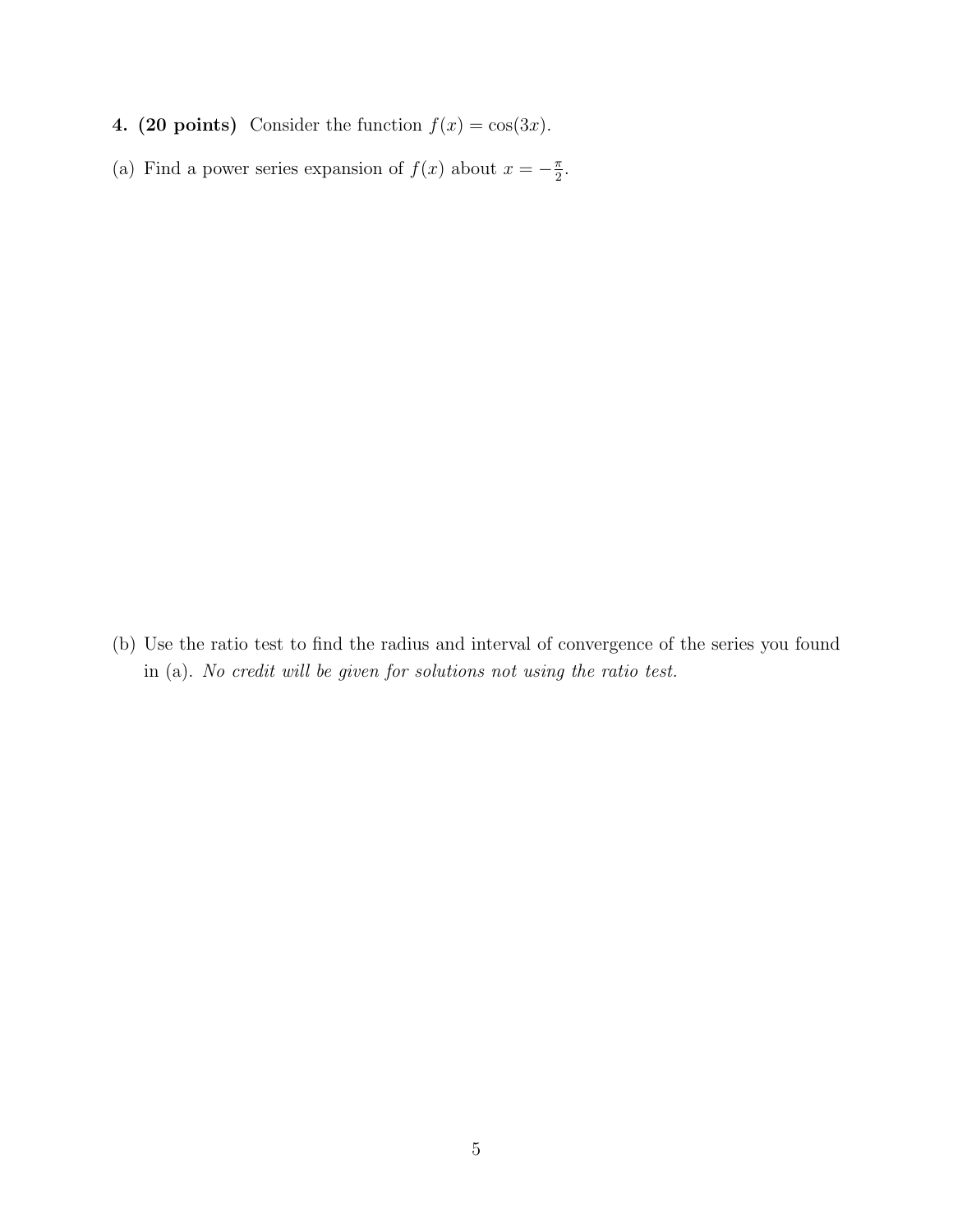## 5. (20 points)

(a) Find the Maclaurin series expansion of the function

$$
f(x) = \frac{x^2 - \arctan(x^2)}{2x^4},
$$

write out the first four nonzero terms, and express the series in sigma notation.

- (b) What is the value of  $f^{(11)}(0)$ ?
- (c) What is the value of  $f^{(12)}(0)$ ?
- (d) What is the value of  $\lim_{x\to 0} f(x)$ ?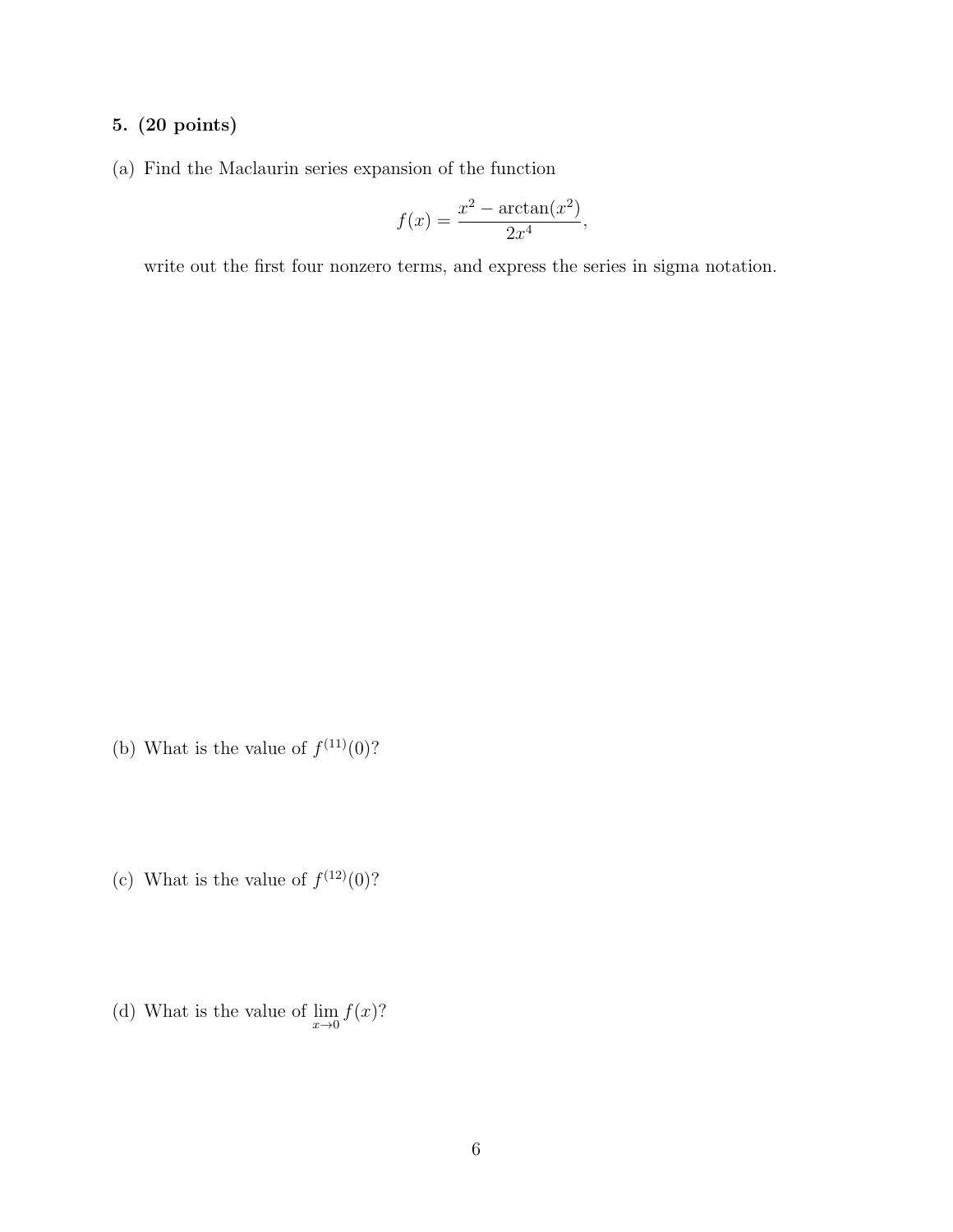6. (10 points) Write out the first three terms and then find the sum of each of the following series. *Your table of Maclaurin series expansions might be helpful*.

(a) 
$$
\sum_{n=0}^{\infty} \frac{3}{n!} \left(\frac{-1}{2}\right)^n =
$$

(b) 
$$
\sum_{n=0}^{\infty} \frac{(-1)^{n-1}}{(2n+1)!} 2^{2n+1} =
$$

(c) 
$$
\sum_{n=1}^{\infty} \frac{(-1)^n}{n6^n} =
$$